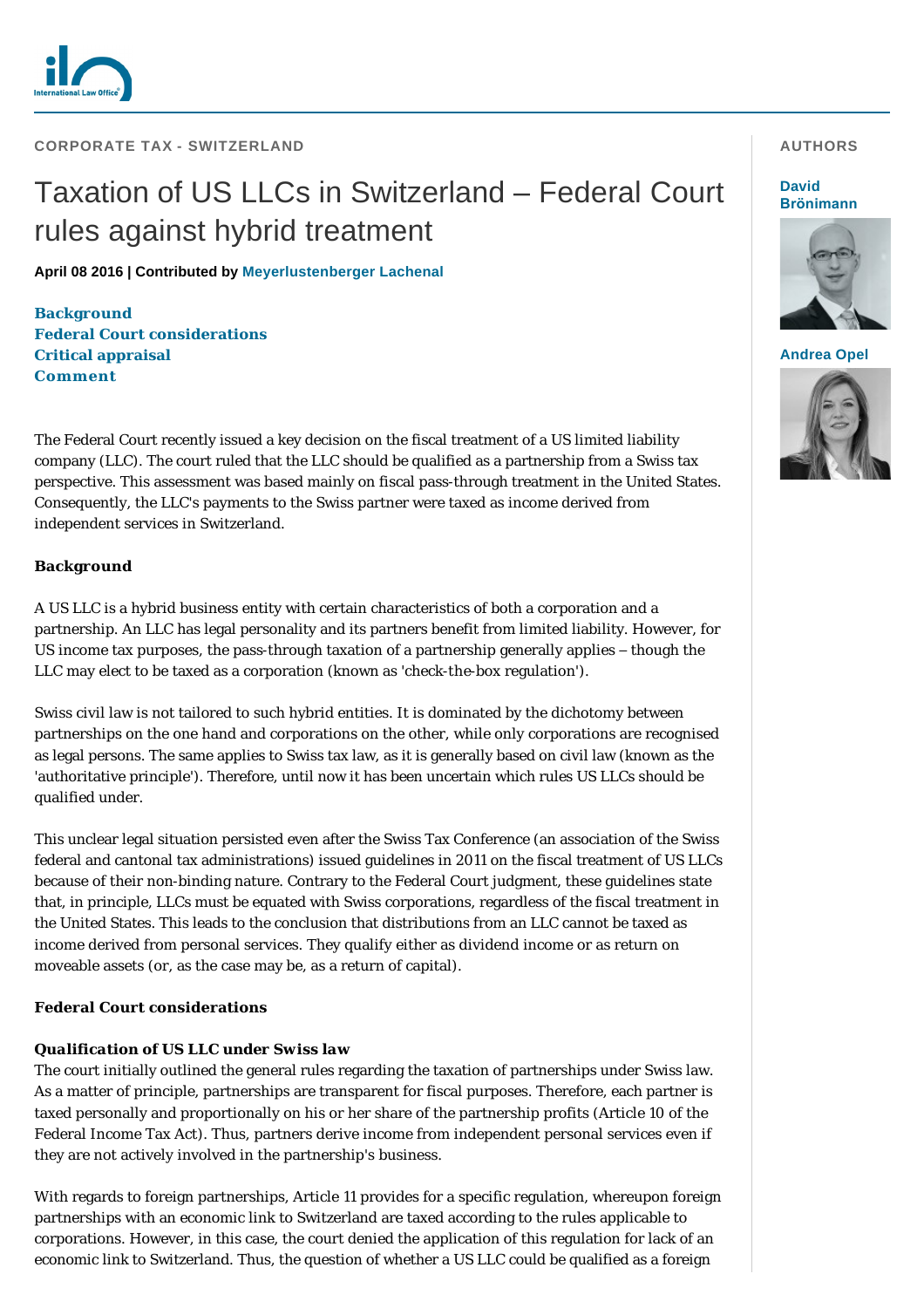partnership remains open.[\(1\)](#page-2-0)

Because of the lack of legal precedents regarding the qualification of foreign entities without an economic link to Switzerland, the court had to develop general rules. In a previous judgment regarding the taxation of a general partnership incorporated in Guernsey, the court had stated that the civil law qualification is crucial. In that case, due to the lack of legal personality, the general partnership could not be recognised as a corporation for Swiss tax purposes. In the present case, the court clarified this statement insofar as the qualification under civil law cannot be decisive on its own. According to the court, a "pragmatic mix of methods" is appropriate. First, the foreign entity should be compared with the Swiss entities (partnerships and corporations). Second, the fiscal treatment abroad is decisive for the tax treatment in Switzerland. However, the court clarified that foreign entities without legal personality cannot be recognised as taxable entities.

In light of this, the court concluded that the relevant LLC qualified as a partnership for Swiss tax purposes. The decision was based both on the civil law elaboration of the LLC (eg, no share capital, distribution of profits via capital accounts) and on the fiscal treatment in the United States (passthrough taxation).

## *Qualification of US LLC under double taxation treaty*

According to the court, the rules regarding the qualification of US LLCs are consistent with the double taxation treaty between Switzerland and the United States. Considering that the fiscal treatment of an LLC in the United States supports avoiding double taxation, it corresponds to the common intention of both contracting states.

### *Taxation of distributions*

Based on the qualification as a partnership and the assumption of business activity conducted by the LLC, the court qualified the payments from the LLC to the Swiss resident partner as income derived from independent services under Swiss tax law. According to the court, this is consistent with the double taxation treaty. From a Swiss perspective, the distributions cannot be treated as dividend payments in terms of Article 10 of the treaty. Because of the pass-through taxation in the United States, no US withholding taxes have to be taken into account. However, income derived from independent services is taxable only in Switzerland, unless the business activity is carried on through a permanent establishment in the United States (*cf* Article 14(1) in connection with Article 7 (1) of the treaty). In this case, the existence of a US permanent establishment was not evidenced.

## <span id="page-1-0"></span>**Critical appraisal**

Swiss tax law is generally based on civil law, even regarding the qualification of taxable entities. Article 49(3) of the Federal Income Tax Act provides that foreign legal entities are taxable as corporations under Swiss law. Thus, US LLCs, due to their legal personality, must be treated as corporations for Swiss tax purposes. Qualification as a partnership shall be precluded. Therefore, it is doubtful whether the court's 'pragmatic mix of methods' approach is consistent with Swiss tax law. The Swiss Tax Conference guidelines seem to be more in line with Swiss domestic law, even if they no longer apply because of their non-binding nature.

The decision is also not convincing in other respects. If a US LLC is qualified as a partnership for Swiss tax purposes, its profits are, due to the pass-through treatment, directly taxable as income of the (Swiss resident) partners. Consequently, later distributions should be fiscally irrelevant. Nevertheless, in this case, the court qualified the payments from the LLC as taxable income. Apart from that, the legal basis of the LLC's payments remained unclear. The decision raises new questions that will have to be subject to future decisions and advance tax rulings of the Swiss authorities.

#### <span id="page-1-1"></span>**Comment**

Even if a 'pragmatic mix of methods' approach generally fails to stand for legal certainty, the court's first statement on fiscal treatment of US LLCs under Swiss tax law outlines the most important principles. The LLC's civil law elaboration and its fiscal treatment in the United States are crucial. Depending on this assessment, LLCs be can regarded as either partnerships or corporations under Swiss tax law.